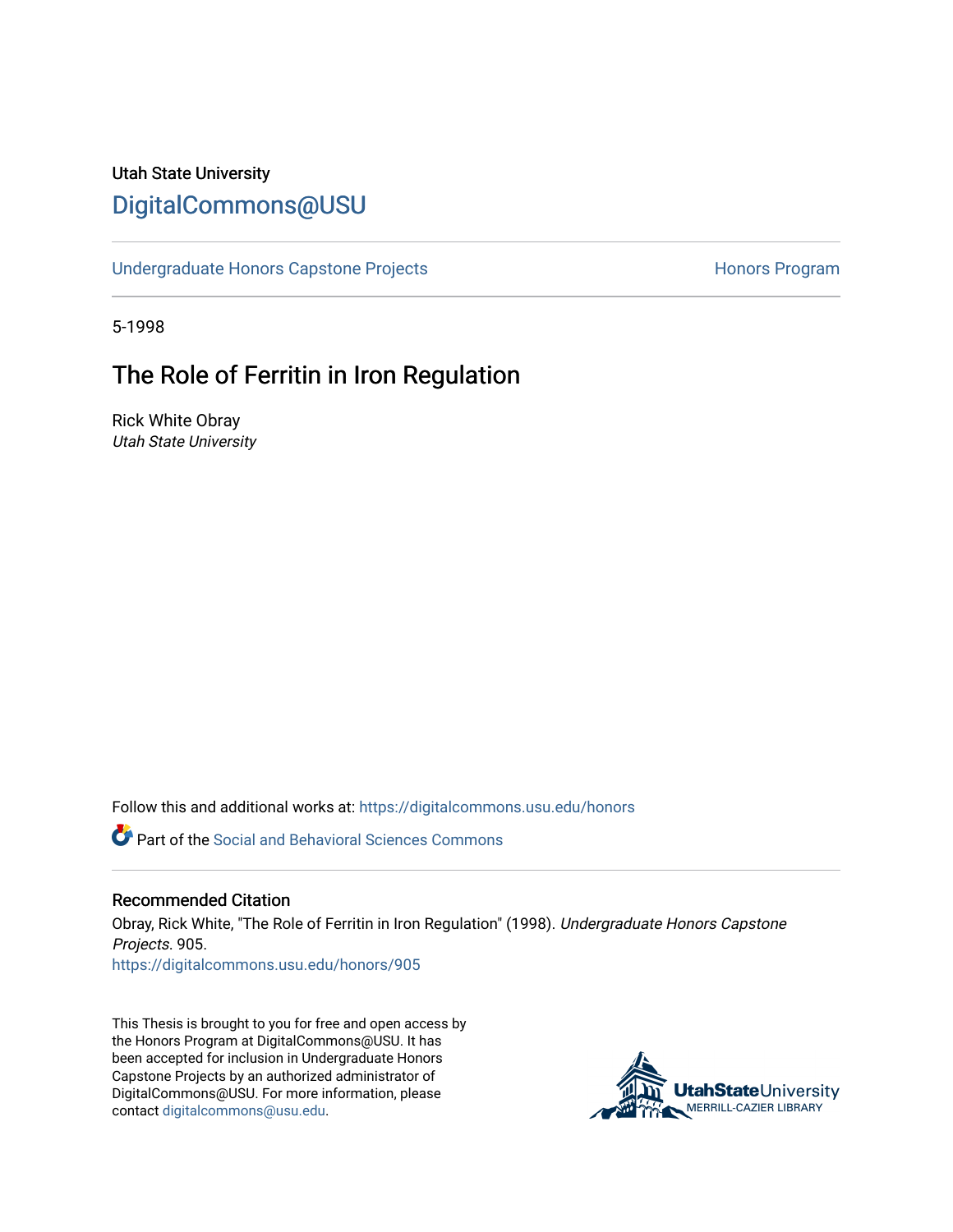# **THE ROLE OF FERRITIN IN IRON REGULATION**

by

Rick White Obray

Thesis submitted in partial fulfillment of the requirements for the degree

of

### UNIVERSITY HONORS WITH DEPARTMENT HONORS

m

Liberal Arts and Sciences

Approved:

Thesis/Project Advisor

Departmental Honors Advisor

Director of Honors Program

UTAH STATE UNIVERSITY Logan, UT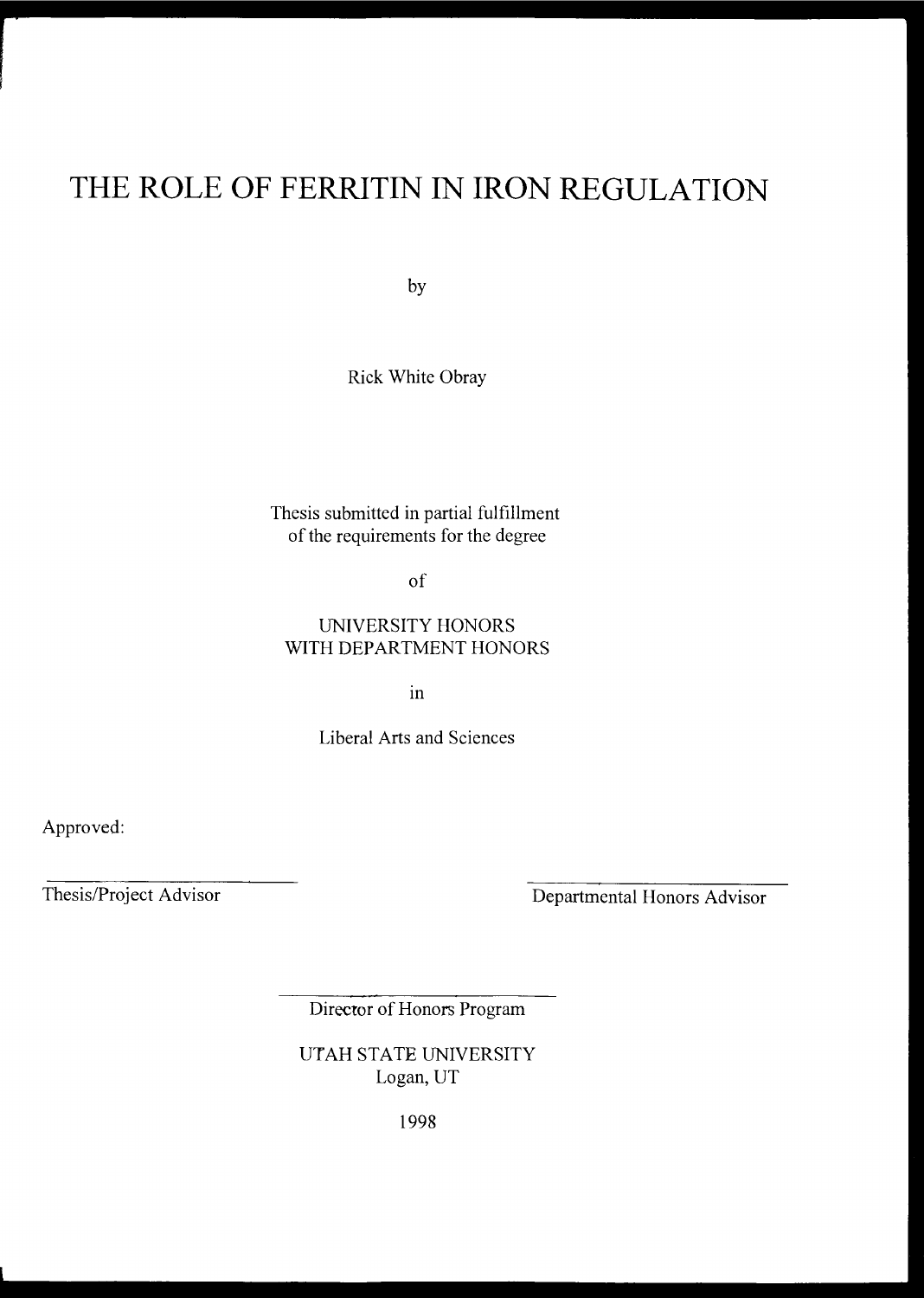# **Table of Contents**

## Page

| III. The Production of Recombinant Human Ferritin8 |
|----------------------------------------------------|
|                                                    |
|                                                    |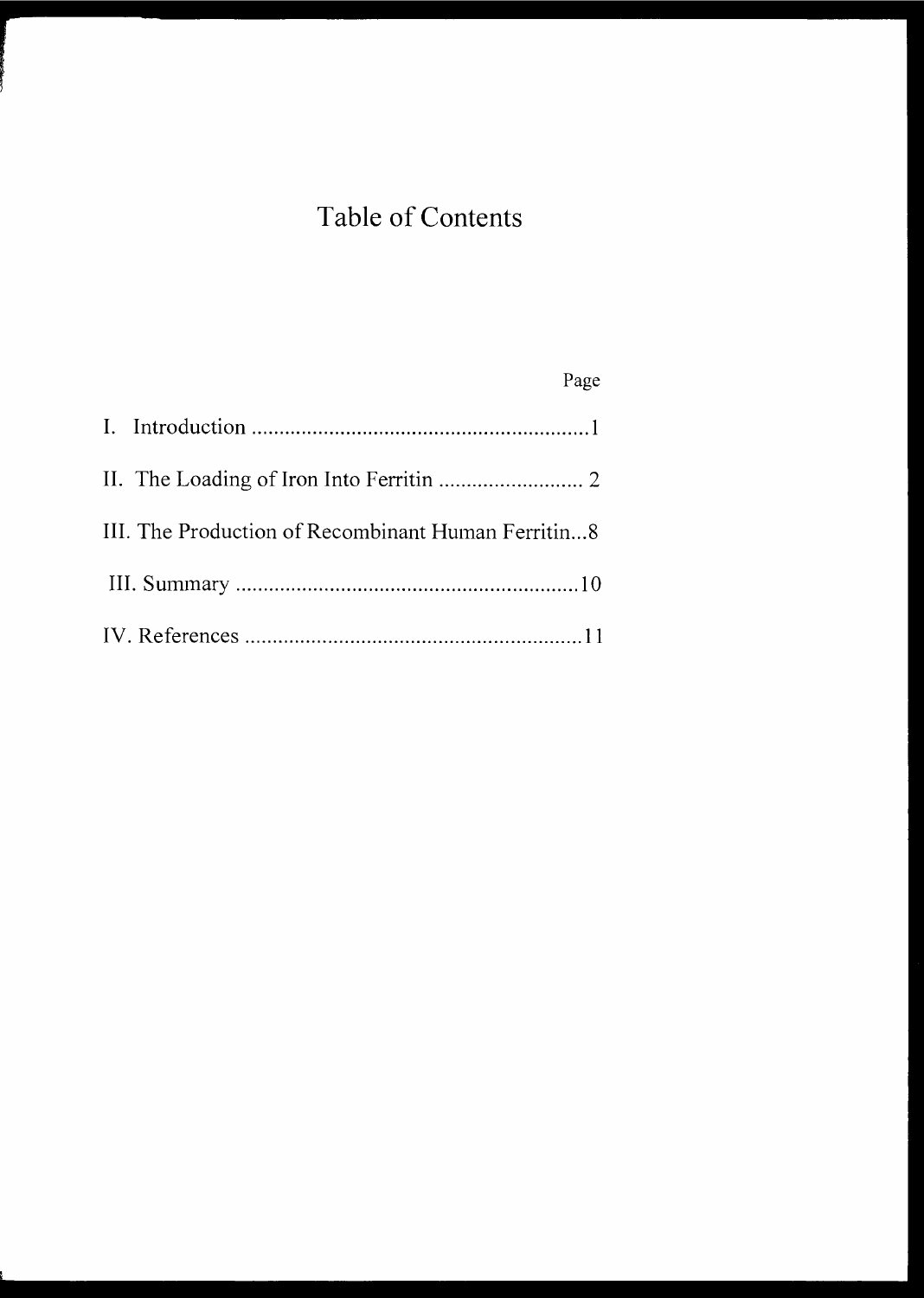#### **Introduction**

Iron plays a critical role in biological systems. Its variable redox properties make it a tremendously versatile element. It is involved in numerous cellular processes including; oxygen transport, nucleotide synthesis, nitrogen fixation, electron transport and a host of metabolic reactions. Without it, nearly all life would cease to function. However, under certain circumstances iron can be extremely detrimental to biological systems and has been linked to numerous pathologies, including cancer, diabetes, Parkinson's disease, Alzheimer's and atherosclerosis. In the presence oxygen, Fe(II) is rapidly oxidized to Fe(III), and oxygen is reduced to potentially deleterious oxygen radicals (1 ). These radicals, especially the hydroxyl radical, are powerful oxidants, capable of oxidizing DNA, lipids and proteins (2). As a result, biological systems have developed intricate methods for maximizing the benefits of iron utilization while at the same time minimizing its destructiveness.

A key factor in the regulation of iron in mammalian systems is the iron-storage protein, ferritin. This 450 kD protein is responsible for the storage of excess intracellular iron. It is a heteropolymer consisting of 24 H and L chain subunits arranged in a hollow, spherical structure. The ratio between H and L ferritin subunits varies within cells and tissues. Twenty-three hundred Fe atoms, arranged as a ferric oxyhydroxide phosphate complex, can be stored in the ferritin core. Iron incorporated into ferritin will not catalyze the production of reactive oxygen species under physiological conditions and therefore provides the cell with a safe, bio-accessible form of iron.

Ferritin has numerous functions in mammals. In high iron demanding cells, such as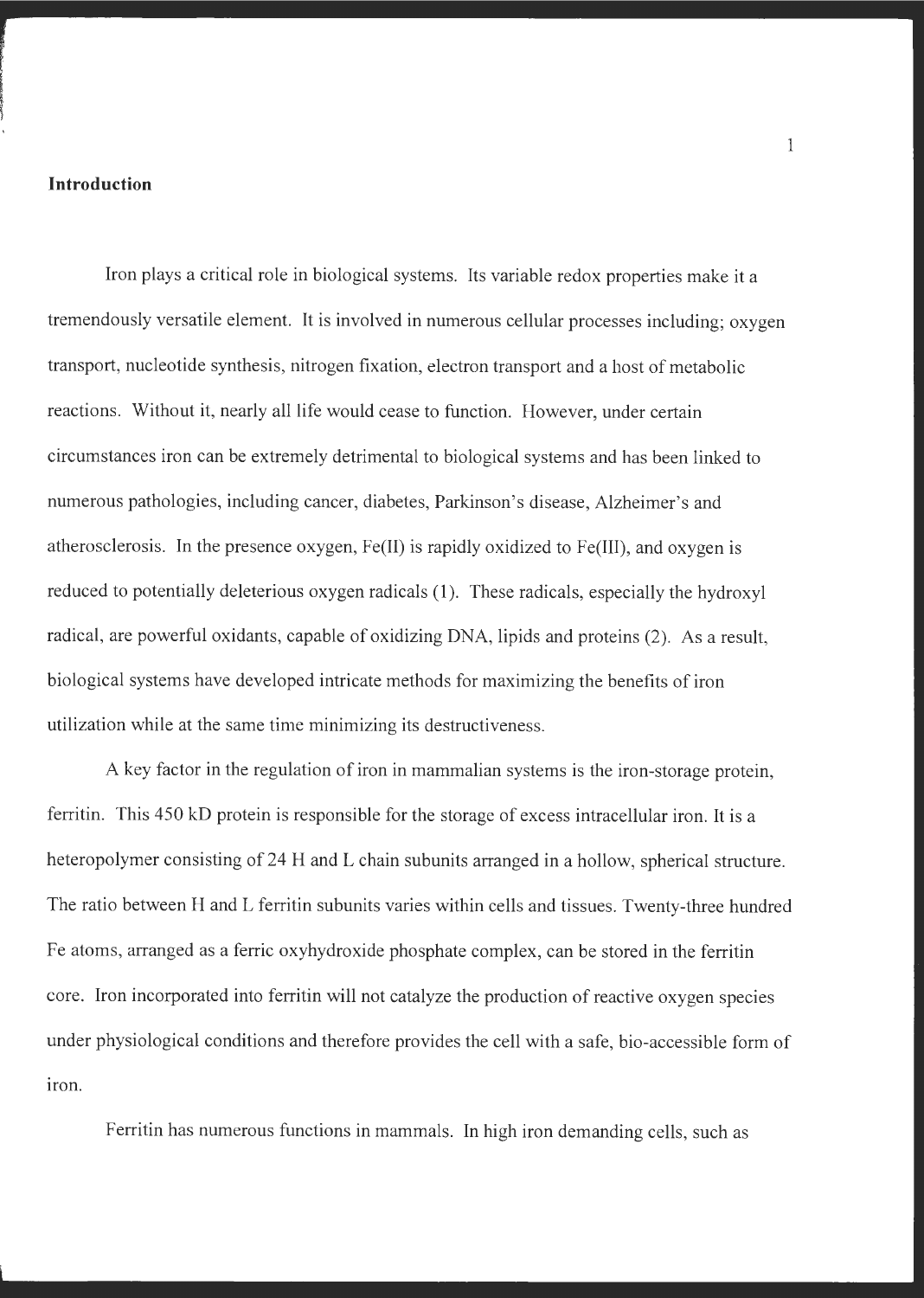erythrocyte precursors, ferritin plays a critical role in the sequestration and stabilization of excess intracellular iron. In the spleen and liver, ferritin is involved in the uptake and distribution of iron as iron containing proteins are recycled. In the intestinal mucosa, iron is believed to play a role in the regulation of iron absorption from the gut. As levels of ingested iron increase, incoming iron is stored in mucosa ferritin, where the iron can be later mobilized for uptake or sloughed off(3). Ferritin is also believed to have a regulatory role in the growth of macrophages and granulocytes(4), although the mechanism by which this occurs is still unclear. The role of ferritin in mammalian systems is both diverse and widespread.

#### **The Loading of Iron into Ferritin**

The loading of iron into ferritin requires the oxidation of Fe(II) to Fe(III) followed by the subsequent incorporation of Fe(II) into the ferritin core. Since this reaction requires the transfer of electrons in an oxidative environment, the partial or complete reduction of molecular oxygen to either oxygen radicals or water is a distinct possibility(5). When iron is loaded in an environment lacking Fe(II) chelators, a mixture of reactive intermediates like  $O_2$  ,  $H_2O_2$ , OH, can be generated, most likely through a series of reactions known as the Haber-Weiss reactions:

> $Fe(III) + O_2$  ---->  $Fe(III) + O_2$  $O_2$ <sup>+</sup> **+ HO**<sub>2</sub><sup> $\cdot$ </sup> **---->**  $H_2O_2$  +  $O_2$  $Fe(II) + H_2O_2$  ----> HO· + OH<sup>-</sup> + Fe(III)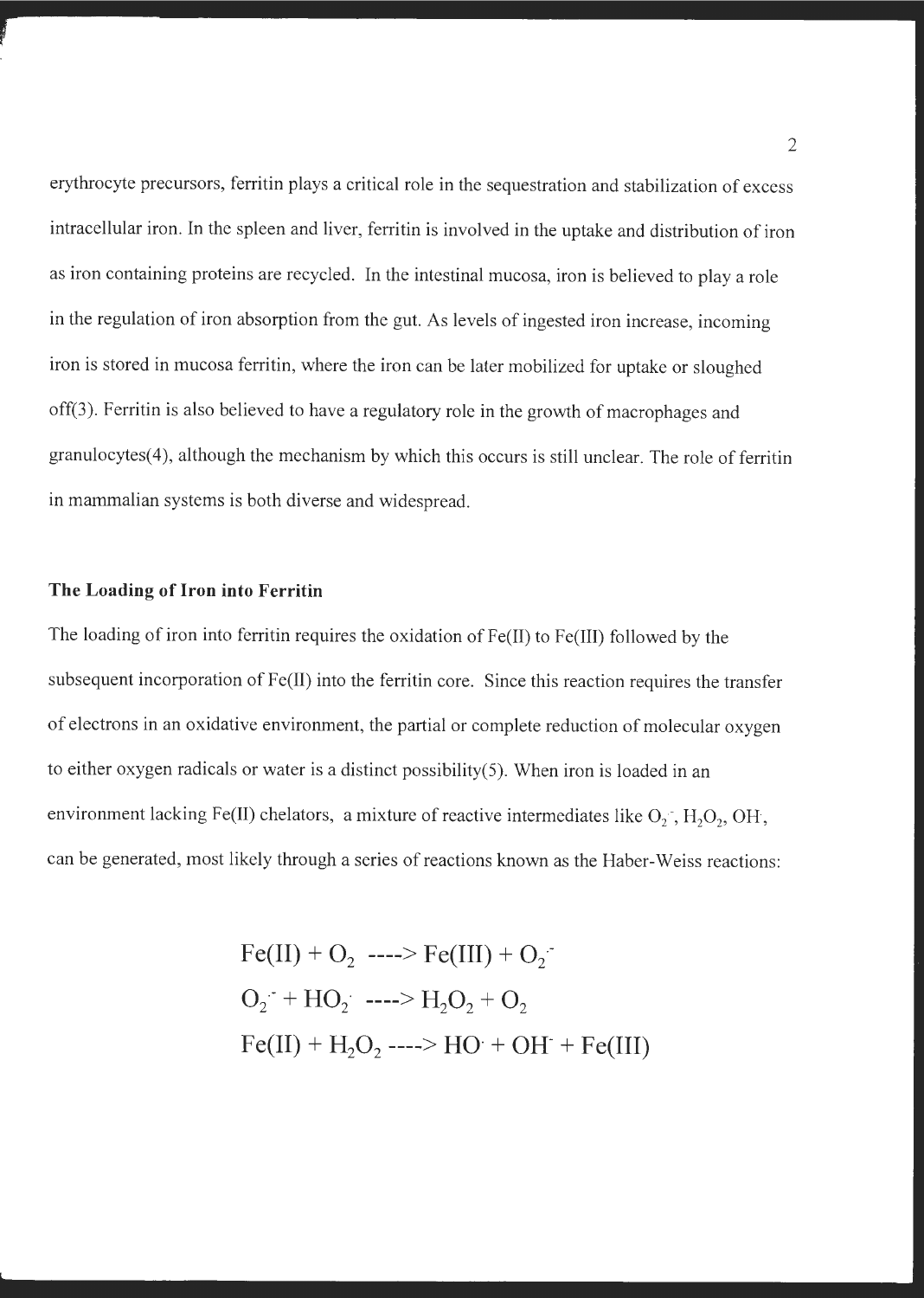It is interesting to note however, that ferritin isolated from rat liver, which typically contains between 500-2300 atoms of iron per ferritin molecule, does not exhibit oxidative damage(6). This finding, coupled with the idea that large scale free radical generation *in vivo* would quickly lead to the death of the cell has lead to the hypothesis that a mechanism must exist inside the cell in which iron can be loaded into ferritin safely.

Some investigators have proposed that ferritin exhibits its own ferroxidase activity and is capable of loading itself  $(7-10)$ . However, this mechanism seems unlikely since the putative ferroxidase activity is only observed *in vitro* when ferritin is loaded with iron in the presence of oxygen and with a Good's-type buffer (ie Hepes), which has been shown to stimulate iron oxidation. No such ferroxidase activity was observed when ferritin is loaded in buffers other than HEPES (11 ). Furthermore, the ferritin proteins loaded in HEPES buffer exhibit oxidative damage, as supported by the increase in carbonyl content (12). This oxidative damage is likely caused by free radicals produced in the loading process. Specific lysine and histidine amino acid residues at certain locations are especially susceptible this type of oxidation (11 ). These findings suggest that a better model for iron loading must exist.

Another proposed mechanism for the loading of iron into ferritin involves ceruloplasmin, a glycoprotein containing 5-7 cupric copper, which is synthesized and secreted by the liver. Ceruloplasmin is capable of catalyzing the four-electron reduction of an oxygen molecule to form two molecules of water, and is believed to be involved in the loading of iron into transferrin (12). Additionally, ceruloplasmin has been shown to be a catalyst for the oxidation and incorporation of iron into ferritin (13,14). Ferritin loaded in the presence of ceruloplasmin exhibits similar properties to ferritin isolated from tissues with respect to the stability of its iron core and the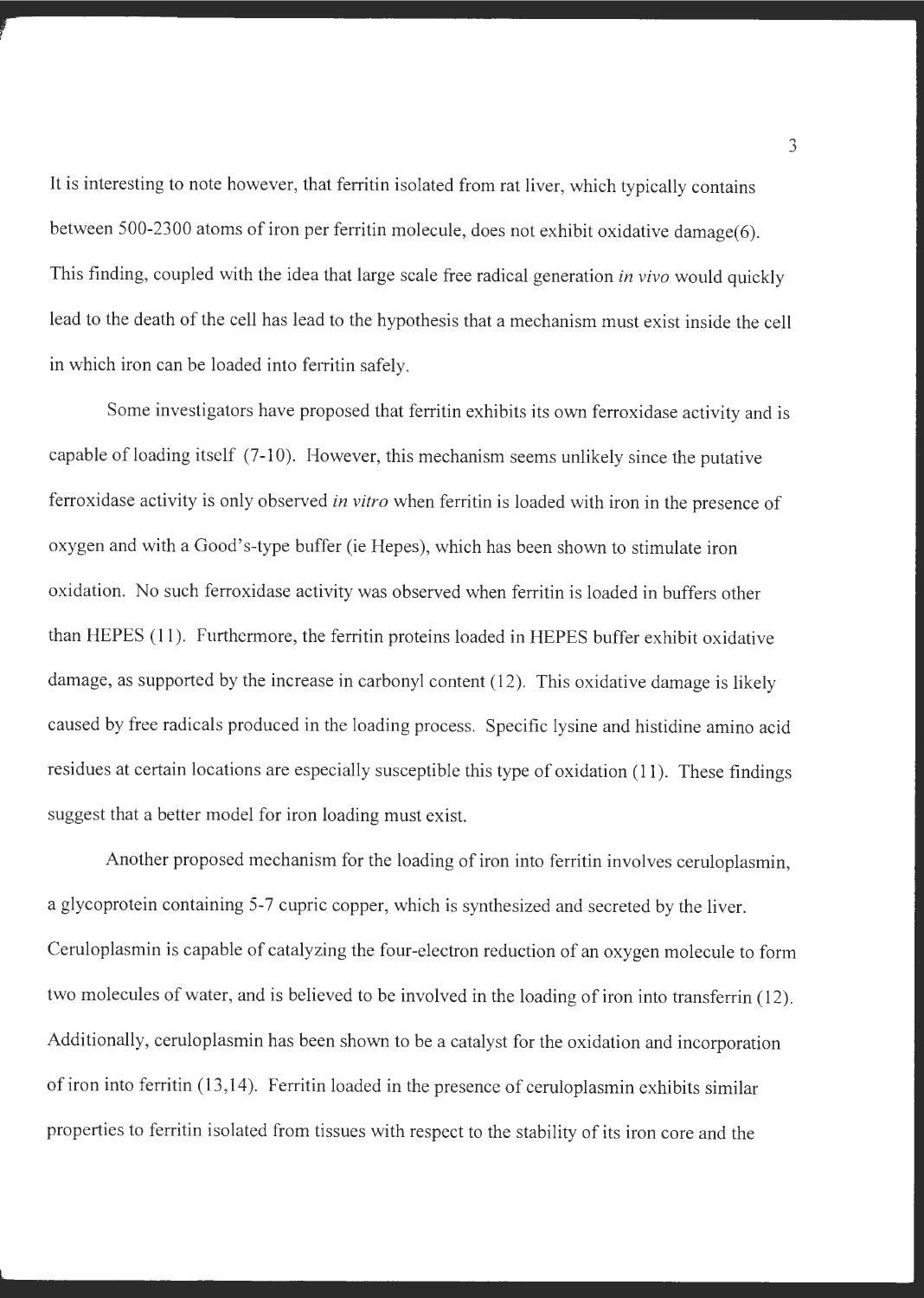maximal amount of iron that can be loaded into it (15). Furthermore, ferritin loaded by ceruloplasmin does not exhibit the oxidative damage characteristic of the ferritin loaded in a HEPES (Good's-type) buffering system. These observations suggest that ceruloplasmin is involved in the loading of iron into ferritin. A proposed mechanism for the reaction is shown in figure 1.



**FIG. 1.** The loading of iron into ferritin with Ceruloplasmin. In the presence of ceruloplasmin, iron can be loaded into ferritin. H and L represent ferritin H and L chains, rspectively (H-chain 21 kD and L-chain 19 kD).

Studies by Guo et al. (13), and Juan et al. (14), provide additional evidence in support of the ceruloplasmin loading hypothesis. Guo produced recombinant rat liver ferritin H and L chain homopolymers in a eukaryotic expression system (Baculovirus) and attempted to load them in the presence of ceruloplasmin. His data showed that only the H-chain ferritin homopolymers were capable of being loaded with iron. The results of his experiments are shown in figure 2.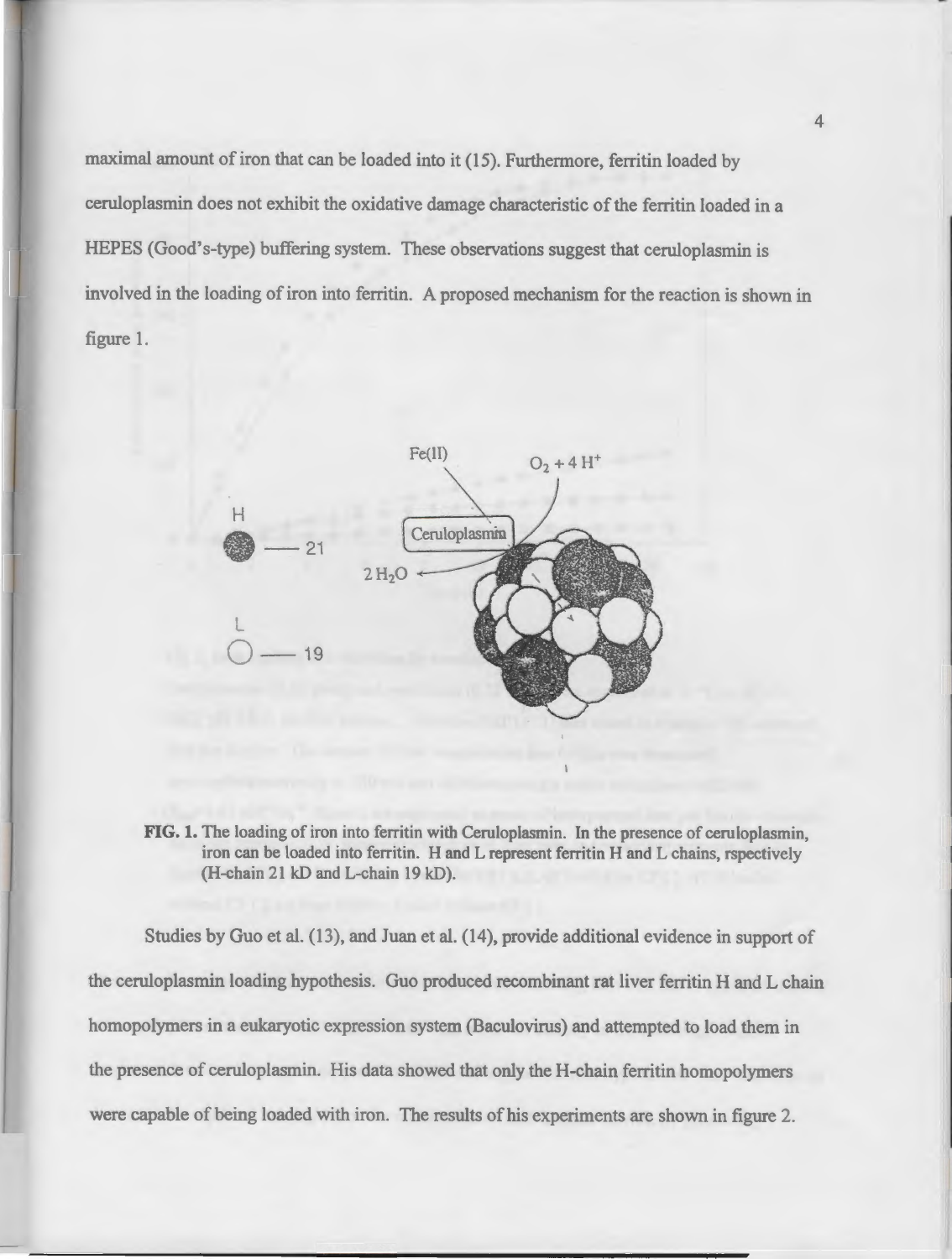

### **Fig 2. Iron loading into ferritins by ceruloplasmin.**

Ceruloplasmin (0.22 nmol) and apoferritin (0.22 nmol) were incubated at 37 °C in 50 mM NaCl, pH 7.0 (1 ml final volume). Histidine:Fe(II) (5:1) was added to a ratio of 500 atoms of iron per ferritin. The amount of iron incorporation into ferritin was monitored spectrophotometrically at 380 nm and calculated using a molar extinction coefficient  $(E_{380}=1.03$  nM<sup>-1</sup>cm<sup>-1</sup>. Results are expressed as atoms of incorporated iron per ferritin molecule. Data are representative measurements from at least three individual experiments. RH-Ft loaded by CP( ), rat liver ferritin loaded by CP ( ), rL-Ft loaded by CP ( ), rH-Ft loaded without CP ( ), rat liver ferritin loaded without CP ( ).

These results suggest that an association may have been occurring between the H-chain of ferritin and ceruloplasmin and that only the H-chain was involved directly in iron loading. Studies conducted later by Juan and Guo provide additional support for this hypothesis. Juan was able to determine the optimal loading ratios for ceruloplasmin and H-chain ferritin by producing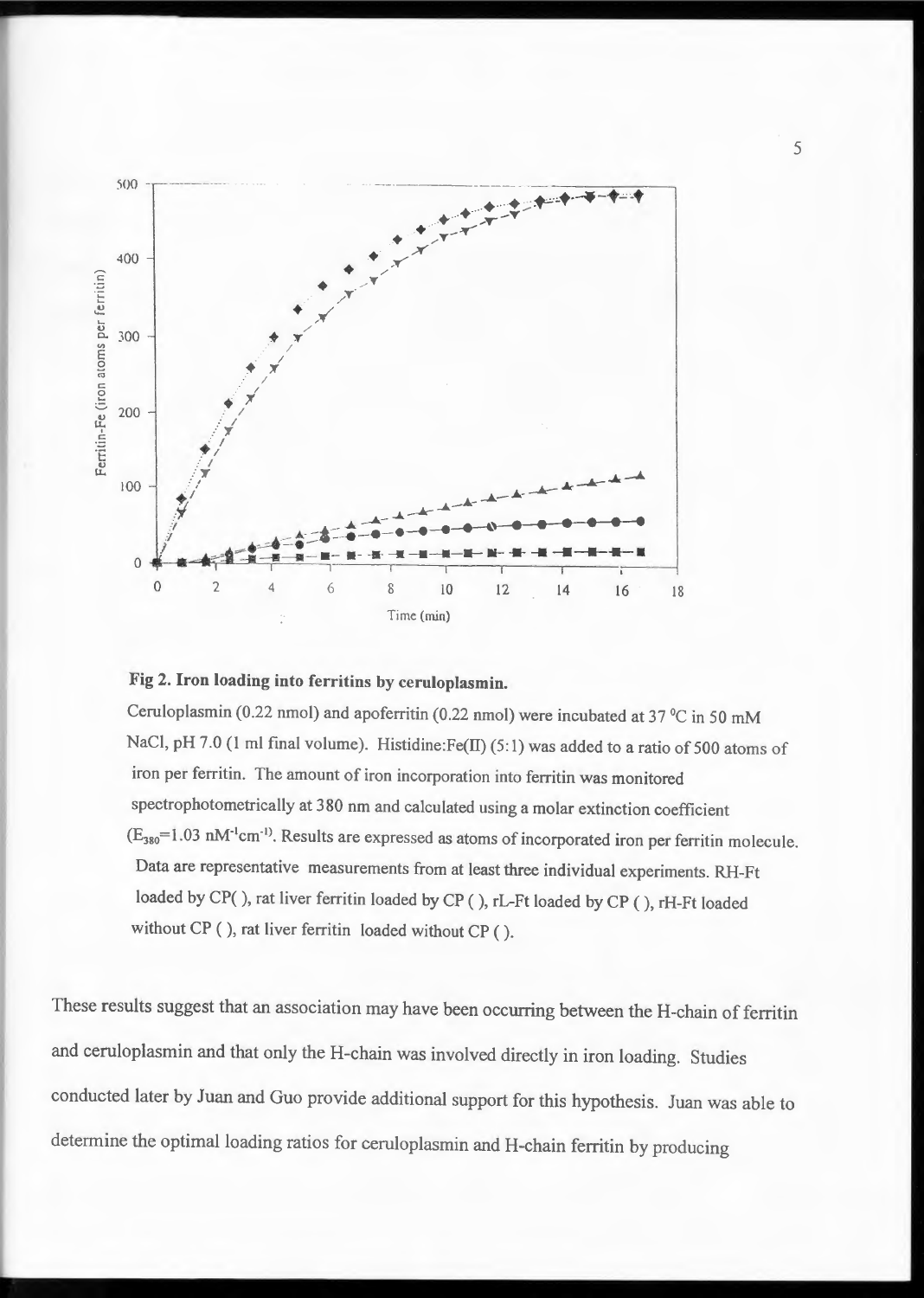recombinant ferritin heteropolymers with 1-2 H chains per ferritin. These recombinant molecules were then loaded with iron using with varying amounts of ceruloplasmin. These studies suggested that the optimal ratio of ceruloplasmin to ferritin during iron loading was I mole of H chain ferritin to 1 mole of ceruloplasmin, providing further evidence that a specific interaction between ceruloplasmin and the H chain subunit of ferritin was occuring $(14)$ . The results of Juan's experiments are summarized in table 1.

|                                          | -41.L .-Ft<br>The contract support of the components of the contract of the components of the contract of the components of the |                                                 | arl door Fi                        |                                 | Horse Spleen Ferritin              |                                 | Rat Liver                          |                                 | rH-Ft                              |                                 |
|------------------------------------------|---------------------------------------------------------------------------------------------------------------------------------|-------------------------------------------------|------------------------------------|---------------------------------|------------------------------------|---------------------------------|------------------------------------|---------------------------------|------------------------------------|---------------------------------|
| Molar ratio of<br>ceruloplasmin<br>to Ft | Final iron<br>Gitoms/<br>ferritin)                                                                                              | Nonoxidized<br>-Fe4D<br>tnmoD.                  | Final iron<br>(atoms/<br>ferritin) | Nonoxidized<br>-FetH)<br>(umol) | Final iron<br>tatoms/<br>ferritial | Nonoxidized<br>-FOHD<br>(nn.ol) | Final iron<br>Gitoms/<br>ferritin) | Nonoxidized<br>Fe(II)<br>(nmol) | Final iron<br>tatoms/<br>ferritin) | Nonoxidized<br>Fe(II)<br>(nmol) |
| -0.54                                    | 330 - 10                                                                                                                        | $17.9 - 0.4$                                    |                                    |                                 | -345 + 10                          | $17.0 + 1.0$                    |                                    |                                 |                                    |                                 |
| -17                                      | $-450 + 20$                                                                                                                     | -52 = 0.5.                                      | $465 + 5$                          | $-3.9 - 0.4$                    | $-160 + 10$                        | $-4.4 + 0.5$                    | $-450 \pm 10$                      | $-4.9 \pm 0.6$                  | $450 \pm 20$                       | $4.7 \div 10$                   |
| 2:1                                      | $415 + 6$                                                                                                                       | $\left( \begin{array}{c} 1 \end{array} \right)$ | $490 - 6$                          | $^{\circ}$                      | 420 + 10                           | ()                              | $480 \pm 10$                       | $\Omega$                        | $485 + 10$                         | $\cup$                          |
| 3:1                                      | - 392 -                                                                                                                         | $\overline{1}$                                  | -135 + - 8                         | $\left\vert \cdot\right\rangle$ | -291 F<br>$\sqrt{2}$               | $\cup$                          | $494 \pm 8$                        | $\left($                        | $498 + 10$                         | $\left($                        |
| -471                                     | $\cdots$                                                                                                                        |                                                 | $410 + 10$                         | $\left\{ \cdot \right\}$        |                                    |                                 | $500 \pm 10$                       | $\theta$ .                      | $500 \pm 6$                        |                                 |
| 6.1                                      |                                                                                                                                 |                                                 |                                    |                                 | $\sim$ $-$                         | $\cdots$                        | $498 + 8$                          | $\left(\right)$                 | $500 \pm 10$                       |                                 |
| 8 <sup>1</sup>                           |                                                                                                                                 |                                                 |                                    |                                 |                                    |                                 | 499.                               | $\theta$                        | $500 \div 6$                       |                                 |

**T,\111.E** I The Effect of Molar Ratios of Ceruloplasmin to Ferritins on Iron Loading

In both Guo's and Juan's studies, a maximum of 2300 atoms of Fe was loaded into the recombinant ferritin molecules, a number that corresponds well to the total iron incorporated into native ferritin.

Previous research has indicated that a narrow 1.0 A channel is present in the ferritin Hchain subunits that is absent in the L-chain subunits due to the presence of a salt bridge. The difference between the two subunits led to the postulation that this channel may be involved in the loading of iron into ferritin. In order to test this hypothesis, Guo et al. produced recombinant

---------. -·----

Note. Reaction mixtures (1 ml final volume) contained ferritin variants (0.11  $\mu$ M) and various molar ratios (0.5, 1, 2, 3, 4, 6, or 8) of ceruloplasmin to ferritin variants in NaCl (50 mM, pH 7.0) at 37°C. 500 atoms of iron per ferritin as 5:1 histidine:Fe(II) (55  $\mu$ M iron) were added. The reactions were monitored for 10 min at 380 nm. Iron content per ferritin (atoms per molecule of ferritin) and nonoxidized Fe(II) (nmol) were measured as described under Materials and Methods. Data are expressed as the mean  $\pm$  SD of triplicate measurements from **three** individual experiments.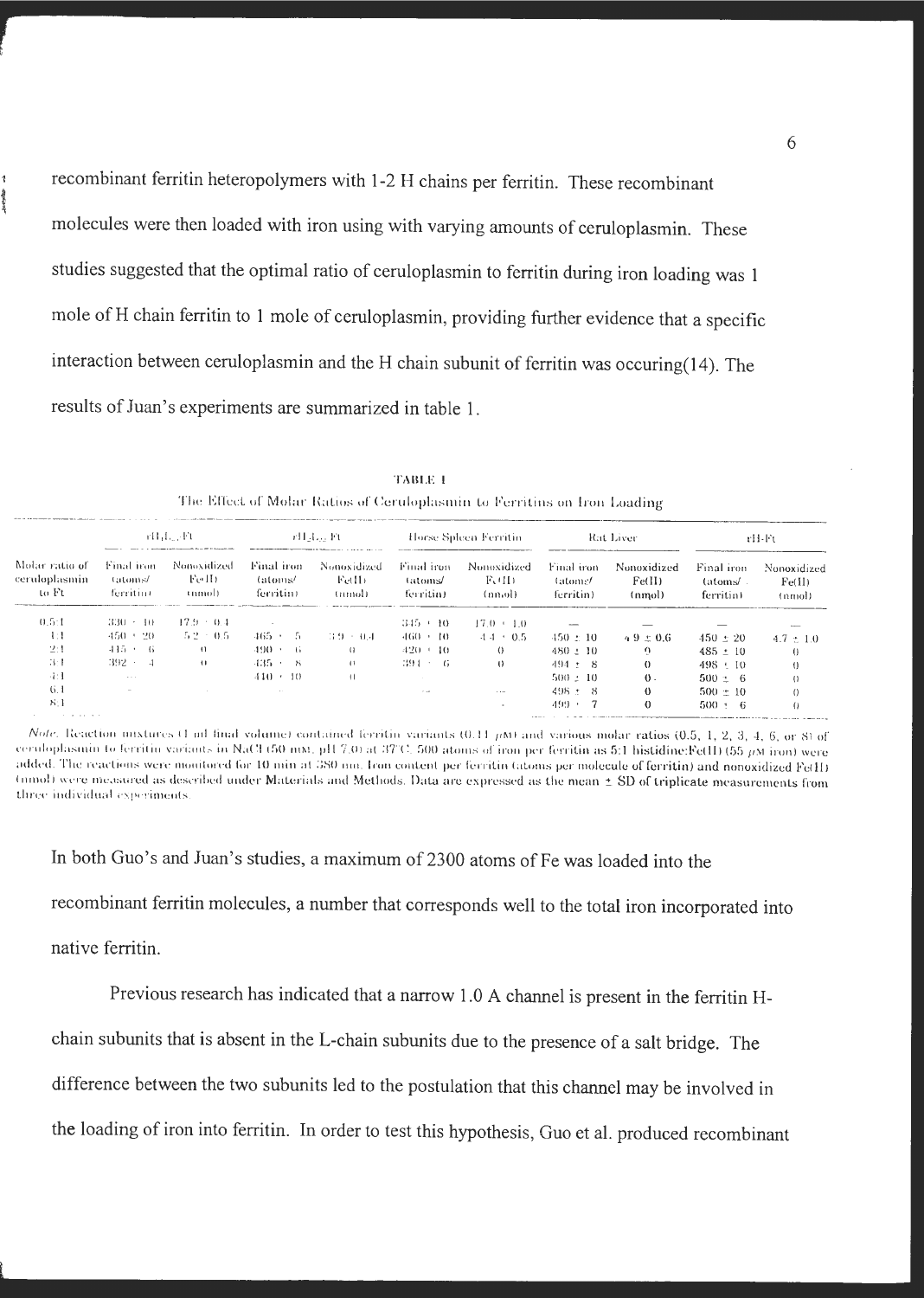L chain ferritin homopolymers that lacked this salt bridge as well as recombinant H-chain ferritin homoplolymers that contained the salt bridge, and then loaded them with iron in the presence of ceruloplasmin. The results of the experiments are shown in table 2.

#### **Table 2**

Incorporation of Iron into Ferritin by Ceruloplasmin

| Ferritins               | - Initial iron<br>atoms/ferritin   | atoms/ferritin                                                                                                                                                                                                                                                                                                                                                                                                     | Incorporated iron Non-oxidized Fe(II)<br>nmol                                   |  |  |
|-------------------------|------------------------------------|--------------------------------------------------------------------------------------------------------------------------------------------------------------------------------------------------------------------------------------------------------------------------------------------------------------------------------------------------------------------------------------------------------------------|---------------------------------------------------------------------------------|--|--|
| Rat liver               | 11 (15 men) 4 (                    | $492 = 8$ .                                                                                                                                                                                                                                                                                                                                                                                                        | $\mathrm{ND}^k$                                                                 |  |  |
| とど日一日もしい                | √`O°                               | $490 + 5$                                                                                                                                                                                                                                                                                                                                                                                                          | ND <sup>e</sup>                                                                 |  |  |
| rH-Ft mutant            | $\mathbb{N} \mathbb{D}^{\epsilon}$ | 11 S E 7                                                                                                                                                                                                                                                                                                                                                                                                           | - ND <sup>e</sup>                                                               |  |  |
| ri-Ft                   | ು ಬಾರಿ                             | - 3 ± 4 +                                                                                                                                                                                                                                                                                                                                                                                                          | $46 = 3$                                                                        |  |  |
| - ri-Ft mutant          | ∴ ND <sup>a</sup>                  | 151 = 15                                                                                                                                                                                                                                                                                                                                                                                                           | $-43 = 4$                                                                       |  |  |
| individual experiments. |                                    | 7.0) with ceruloplasmin (0.22 MM) and histidine: Fe(II) (550:110 MM) at 37 °C.<br>The reaction was for 17 min. Iron content per ferritin (atoms per ferritin<br>molecule) and iron not oxidized (nmol) were measured under Materials and<br>Methods. Data are given as the mean ± SE of triplicate measurements from three<br><sup>4</sup> ND indicates not detectable by the method of iron assay as described in | Note. Conditions were as follows: apoferritin (0.22 uM) in 1 ml NaCl (50 mM, pH |  |  |
| Materials and Methods.  |                                    |                                                                                                                                                                                                                                                                                                                                                                                                                    |                                                                                 |  |  |

The mutant L chain homopolymer was capable of being loaded with iron in the presence of cerulolasmin although the initial iron loading rates in the mutant L chain ferritin was significantly slower than for native ferritin. The recombinant H chain homopolymers were capable of being loaded with iron in the presence of ceruloplasmin. Additionally, the ferroxidase activity of ceruloplasmin was only found to be stimulated by the H chain homopolymers. These results provide further evidence in support of the ceruloplasmin/iron loading model.

Although there appears to be ample evidence in support of ceruloplasmin as an effective model for iron loading, questions regarding the possibility that such a mechanism occurs *in vivo*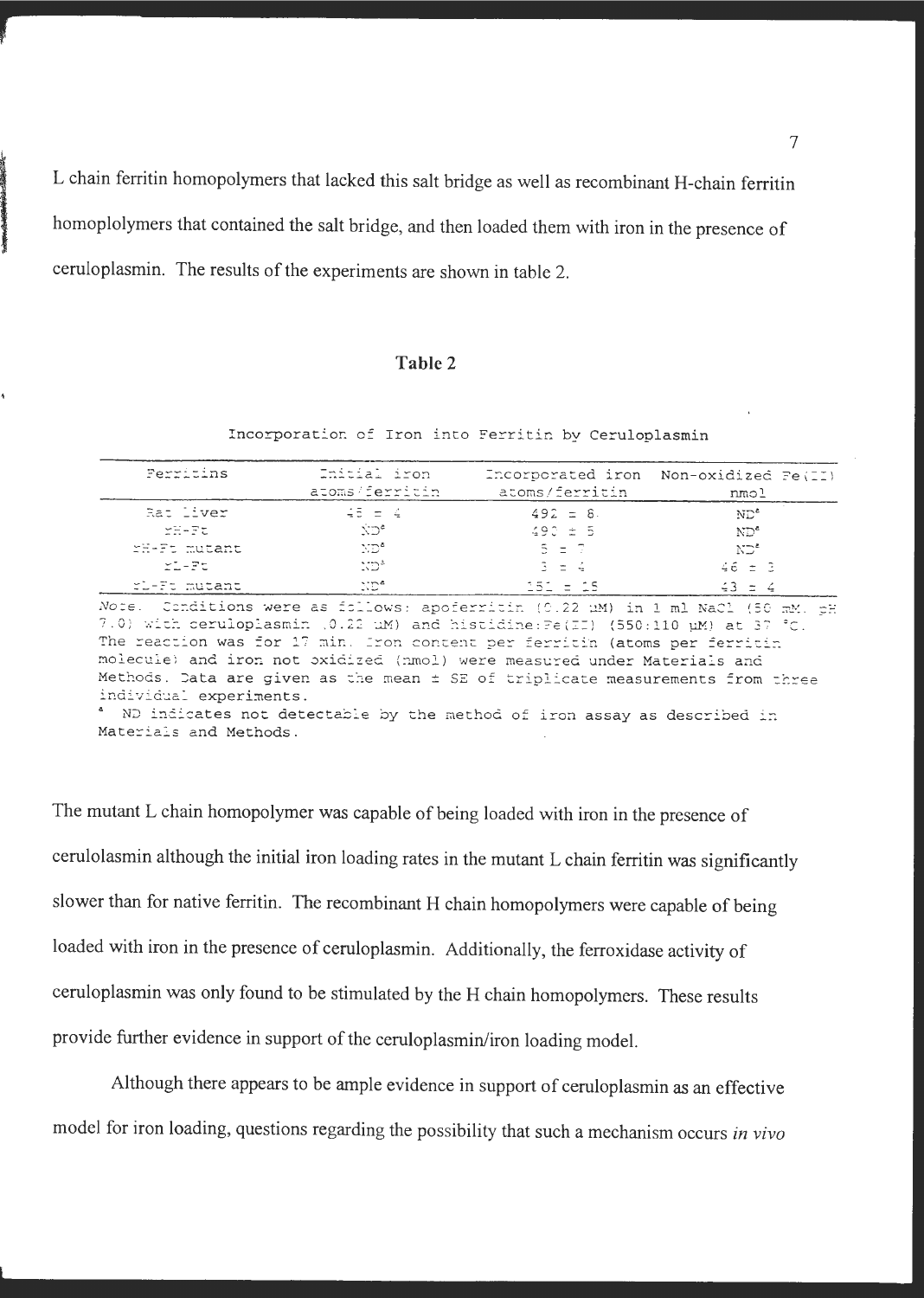have been raised. These questions seem to have been partially answered by studies involving Alzheimers, a known iron disorder in the brain, in which low levels of ceruloplasmin had a high correlation with the disease (16). It has also been shown that ceruloplasmin mRNA exists and is inducible in various organs including the lungs, synovia tissue, the testis, the choroid plexus, and the uterus.

#### **The Production of Recombinant Human Ferritin Homopolymers**

Although rat ceruloplasmin does appear to play a key role in the loading of iron into rat ferritin, it is unknown if a similar mechanism occurs in humans. One way to determine this is by using recombinant human ferritin and seeing if it can be loaded with iron by ceruloplasmin. By using recombinant ferritin, it is possible to avoid the high costs associated with handling human tissue. It is also possible to produce ferritin H and L chain homopolymers (24 H or L chain subunits only), which do not occur *in vivo*. The production of H and L chain homopolymers makes it possible to study their individual roles.

*Cloning and expression of the human H and L chain ferritin genes.* A human liver cDNA library was obtained from Clontech. Primers designed to amplify the human H and L chain ferritin genes via Polymerase Chain Reaction (PCR) were obtained from DNA Express Macromolecular Resources. Following PCR, the DNA was purified using a Qiagen PCR purification kit and electrophoresed using a 3% agarose gel. The results are shown in figure 3. Samples of DNA with the appropriate  $#$  of base pairs (lanes 2-6) were sent to the Utah State Biotechnology center for sequencing. Sequencing results confirmed that the purified PCR products were in fact the human ferritin H and L chain genes (lanes 2-4, H chain & lanes 5-6, L chain).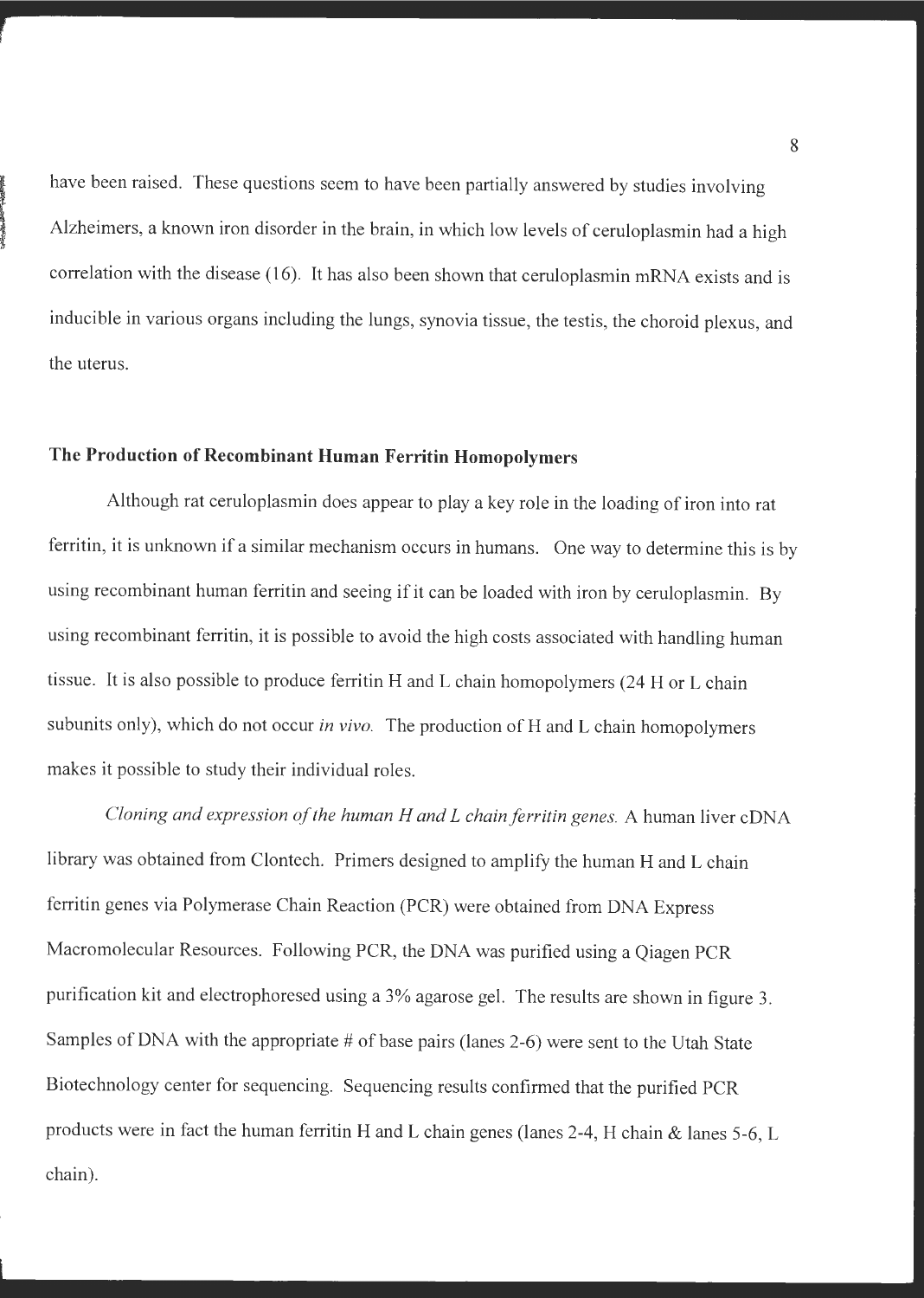



The Baculovirus transfer vector PAcUW51 was obtained from Pharmingen. This vector contains a site for gene insertion under the control of the PlO promoter. This insert site has a Bgl II restriction enzyme recognition sequence and is therefore made accessible to genes by digestion with Bgl II. foreign genes by digestion with Bgl II. Corresponding Bgl II restriction enzyme sites were incorporated into the primer tags for the H and L chain genes prior to initial PCR. Restriction enzyme digest reactions were performed using the Bgl II restriction enzyme for both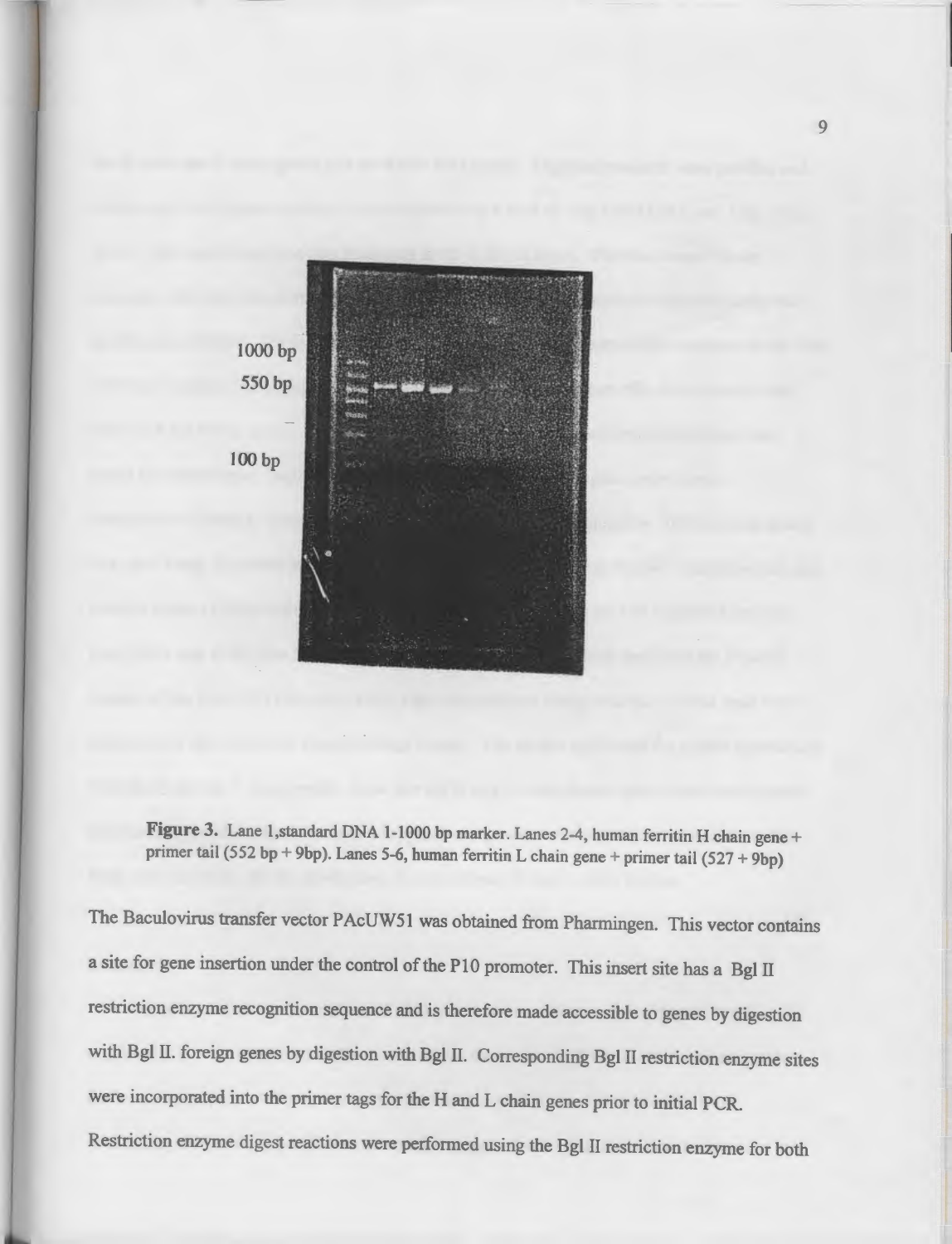the H chain and L chain genes and the PAcUW51 vector. Digested products were purified and added to a 50 ul ligation reaction mixture containing a total of 5ug insert DNA and 1 ug vector DNA. The ligation reaction was incubated at 16° C for 16 hours. Potential insert/vector <sup>p</sup>lasmids were then transformed into DE3 *E.coli* cells, plated on ampicillin/agarose plates and incubated overnight. The fact that the PAcUW51 vector conveys ampicillin resistance to the host cell was a means of selecting only those cell colonies which had been effectively transformed with the PAcUW51 vector. Colonies which appeared on the ampicillin/agarose plates were tested for vector/insert incorporation using PCR and specially designed insert/vector identification primers. Positive clones were selected and used to inoculate 100 ml of LB media, and, after being incubated at 37° C overnight, the vector contained in the cells was harvested and purified using a Qiagen Midi-prep purification kit. To verify that the DNA inserted into the PAcUW 51 was in fact the H or the L chain ferritin genes, PCR which amplified the 5' and 3' regions of the PAcUW51 on either side of the inserted gene along with the inserted gene were sequenced at the Utah State Biotechnology Center. The results confirmed the proper insertion of both the H and the L chain genes. Now that the H and L chain ferritin genes have been inserted into the Baculovirus transfer vector, it is possible to produce recombinant virus and begin the final steps necessary for the production of recombinant H and L chain ferritin.

#### **Summary**

Iron is critical for the survival of biological systems. However, Fe must be tightly regulated if it is to be utilized without causing any detrimental effects. In mammalian systems, the iron storage protein ferritin has evolved to store iron in a safe, bio-accessible form, eliminating the potential production of reactive oxygen species that could occur when iron is in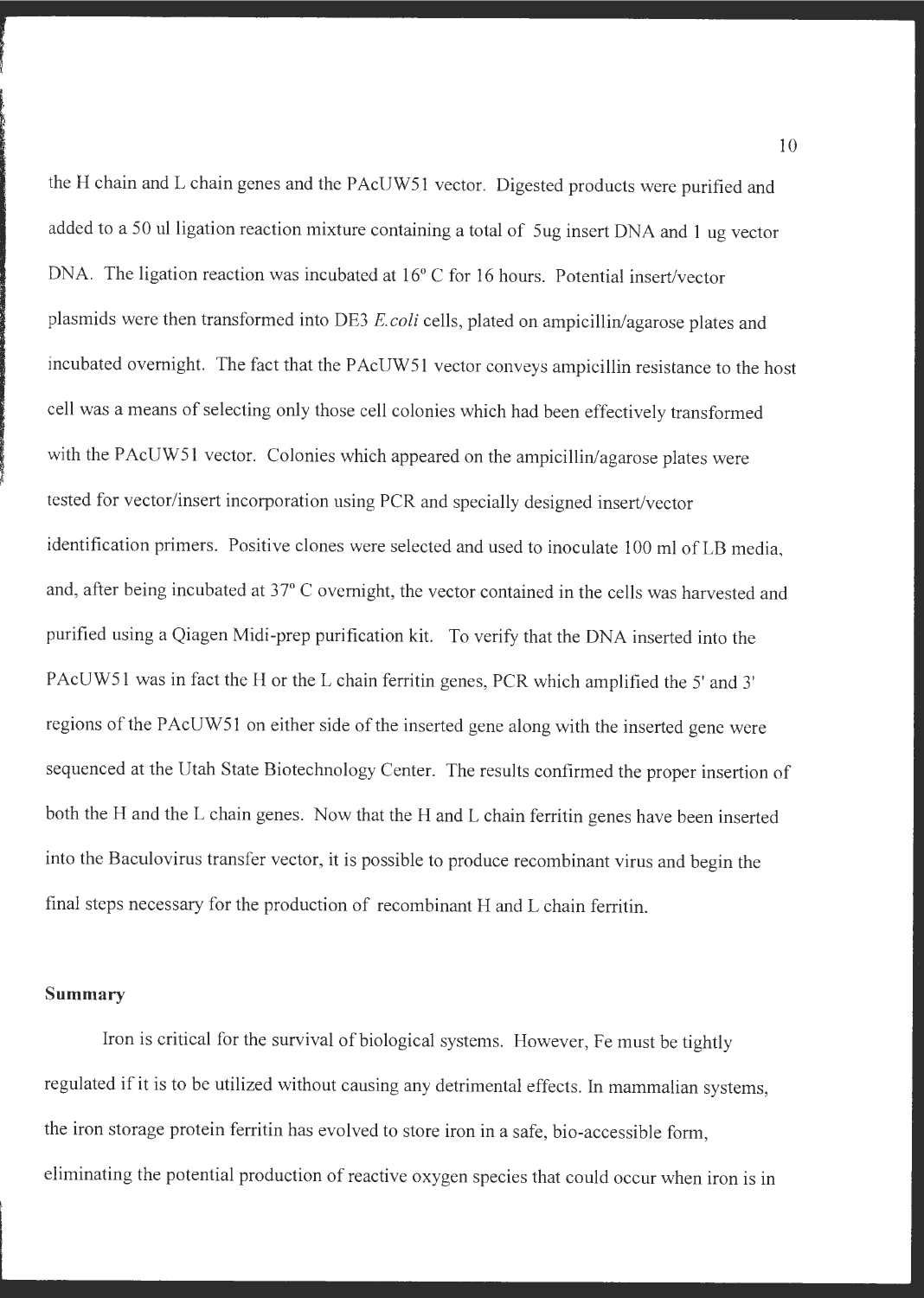an aqueous environment.

Although some have proposed that the loading of iron into ferritin is accomplished by the ferroxidase activity of ferritin, this hypothesis seems unlikely for several reasons. First, the ferroxidase activity of ferritin can only be observed in a HEPES-type buffer system, which is known to promote ferrous iron oxdation. Secondly, ferritin loaded in a HEPES type system has been shown to be oxidatively damaged.

A more appropriate model for the loading of iron into ferritin would be the coppercontaining ferroxidase, ceruloplasmin. This protein has been shown to load iron into ferritin without the production of reactive oxygen species. Research has also shown that an interaction may also occur between the H chain subunit of ferritin and ceruloplasmin, providing further evidence in support of this model. Recently, evidence has also been provided by Reilly et al. (17) suggesting that a ceruloplasmin-like protein may be in the membranes of several rat tissues, including heart. In the future, it will be interesting to see if either ceruloplasmin or a ceruloplasmin "like" protein will be found within cells. At this point, it seems likely. Future studies involving recombinant human ferritin homopolyers and heteropolymers should provide additional insight into the loading process and the specific interaction that occurs between the H chain of ferritin and ceruloplasmin.

#### REFERENCES

- 1. Aust, S.D., Morehouse, L.A., and Thomas, C.E. (1985) *J Free Radie. Biol. Med.* **1,** 3-25.
- 2. Wilhelm, J. (1990) *Acta Univ. Carol. Med. Monogr.* **137,** 1-53.
- 3. Hahn, P.F., Bale, W.F., Ross, J.F. Balfour, W.M., and Whipple, g.H. (1943) *J Exptl. Med.* **78,**